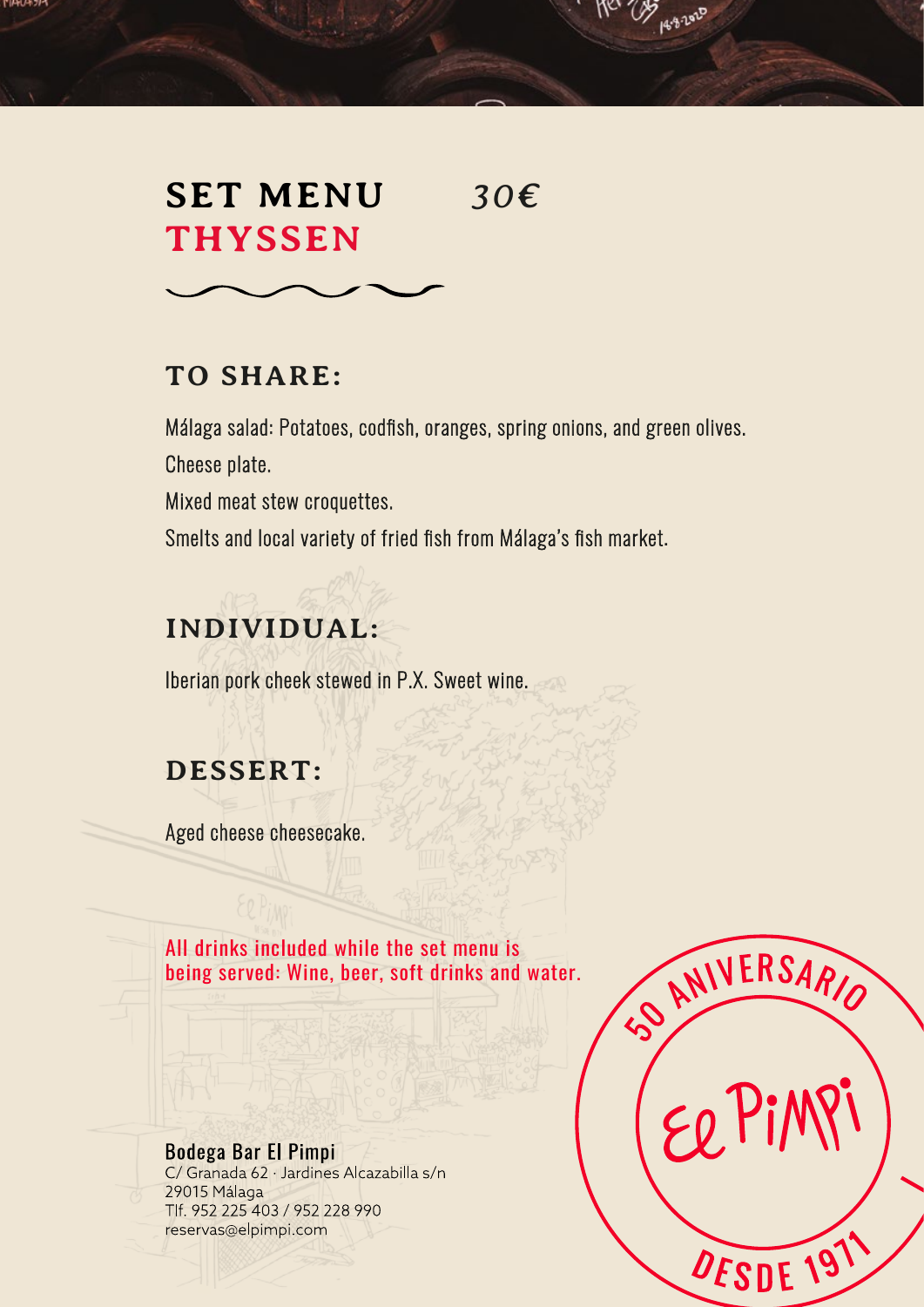#### гчын эн

# **SET MENU** *35€*  **PICASSO**

**ICI CAS 182020** 

### **TO SHARE:**

Sliced cured iberian ham.

¨Russian salad¨: potatoes and mayonnaise salad with chopped king prawns. Mixed meat stew croquettes..

Smelts and local variety of fried fish from Málaga's fish market.

**INDIVIDUAL:** (CHOOSE ONE OF TWO, SELECTED IN ADVANCE)

. Grilled iberian sirloin served with mustard sauce Baked codfish with ratatouille.

### **DESSERT:**

Three chocolate cake.

All drinks included while the set menu is being served: Wine, beer, soft drinks and water.

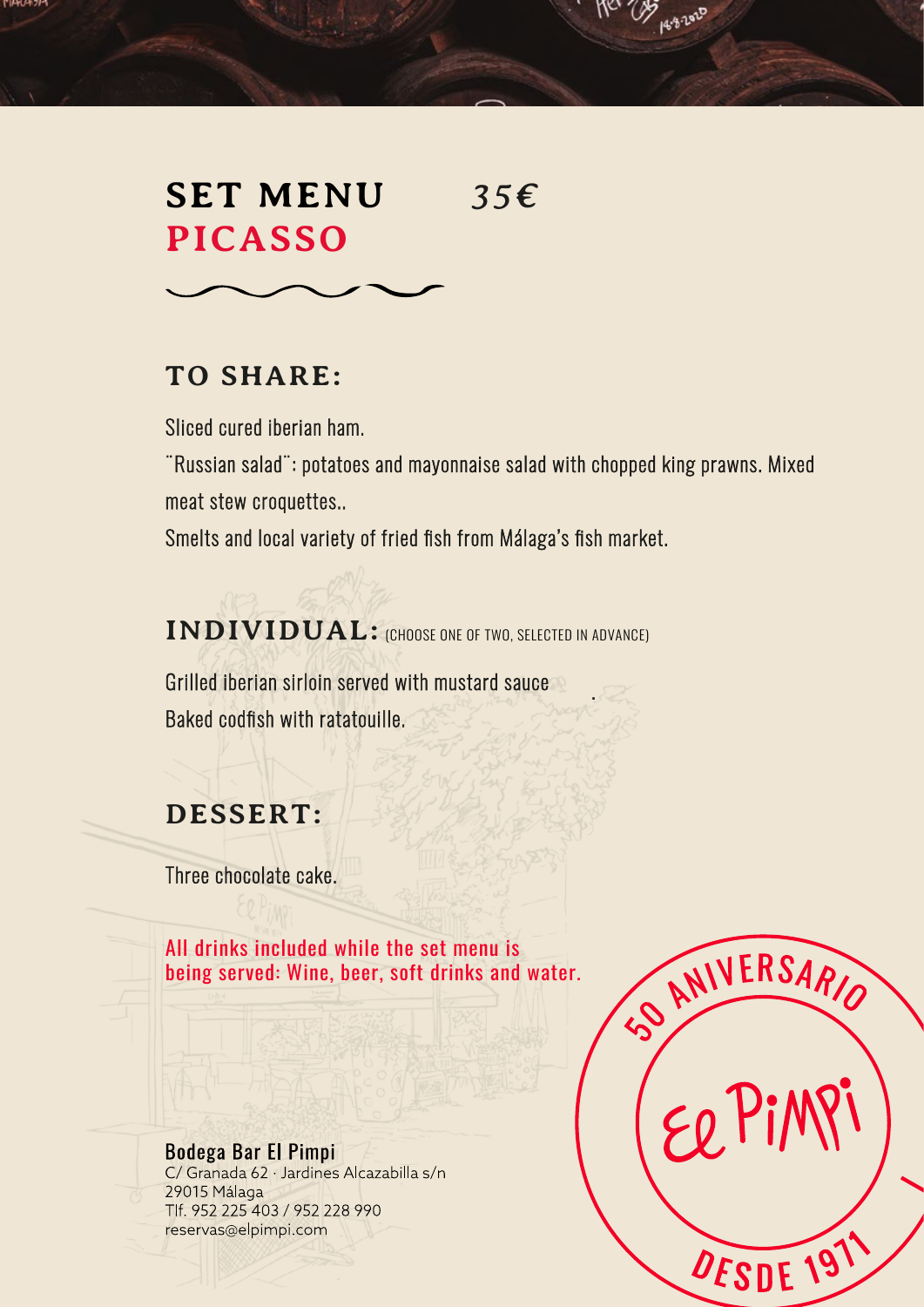## **SET MENU** *40€*  **MANUEL ALCÁNTARA**

### **TO SHARE:**

гичин эн

Sliced cured iberian chestnut-fed ham. Marinated tomatoes with pickled vegetables and aged cheese. Pil-Pil style prawn croquettes Grilled octupus tentacle with spicy 'mojo picón' sauce from the Canary Islands.

12 As 2020

**INDIVIDUAL:** (CHOOSE ONE OF TWO, SELECTED IN ADVANCE)

Glazed beef cheeks. Sea bass with an almond-garlic sauce of moscatel wine.

### **DESSERT:**

Aged cheese cheesecake.

All drinks included while the set menu is being served: Wine, beer, soft drinks and water.

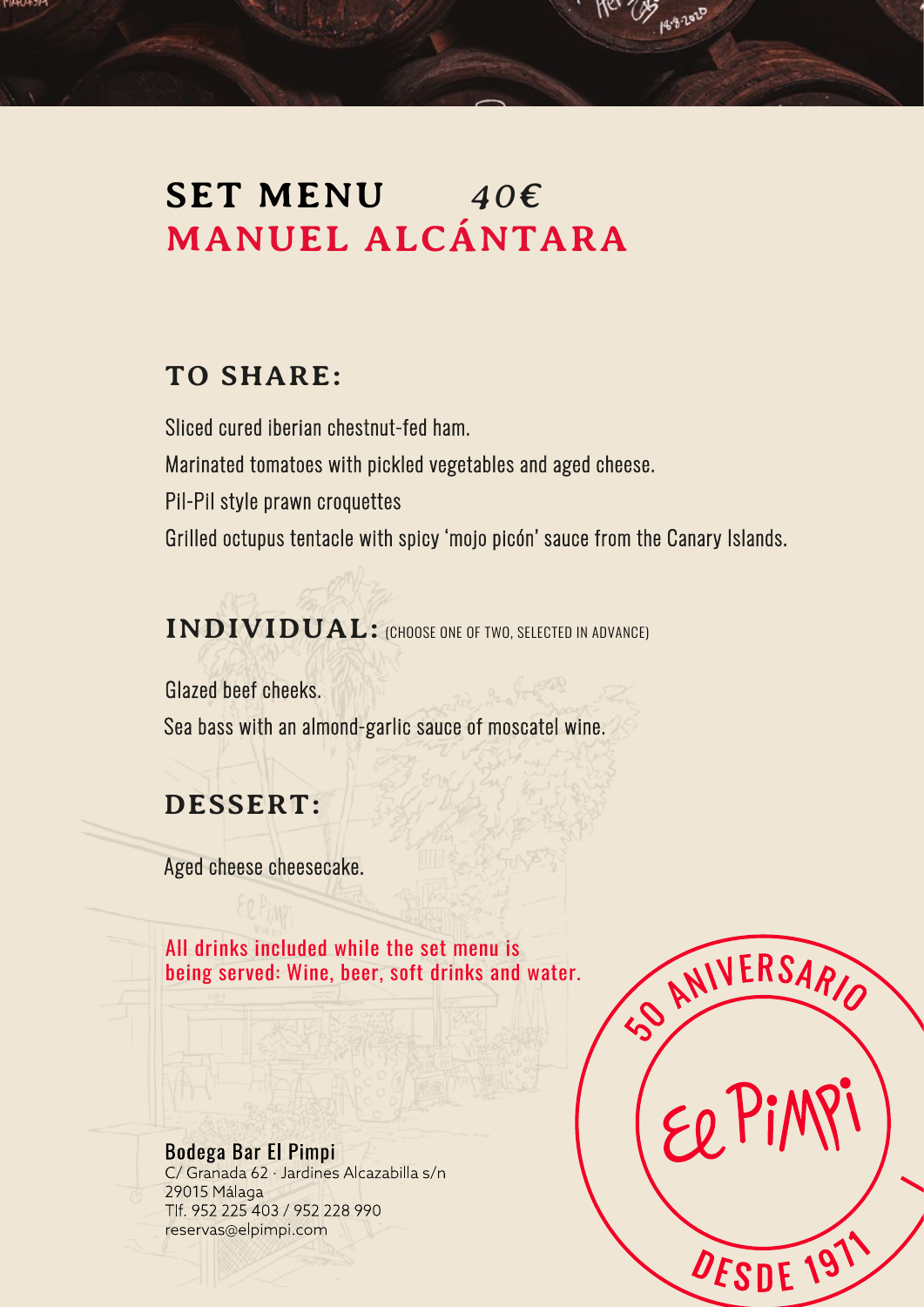### **SET MENU** *50€*  **ANTONIO BANDERAS**

### **TO SHARE:**

гичин эн

Iberian chestnut-fed ham from Alto Genal Valley, Málaga Boiled white shrimp

### **FIRST COURSE INDIVIDUAL:**

Pickled chicken salad with avocado, mango, and mustard vinaigrette.

**INDIVIDUAL:** (CHOOSE ONE OF TWO, SELECTED IN ADVANCE)

Grilled beef sirloin with vegetables. Grilled tuna sirloin with vegetables.

### **DESSERT:**

Aged cheese cheesecake.

All drinks included while the set menu is being served: Wine, beer, soft drinks and water.

Bodega Bar El Pimpi C/ Granada 62 · Jardines Alcazabilla s/n 29015 Málaga Tlf. 952 225 403 / 952 228 990 reservas@elpimpi.com



.

12 23 1882 2020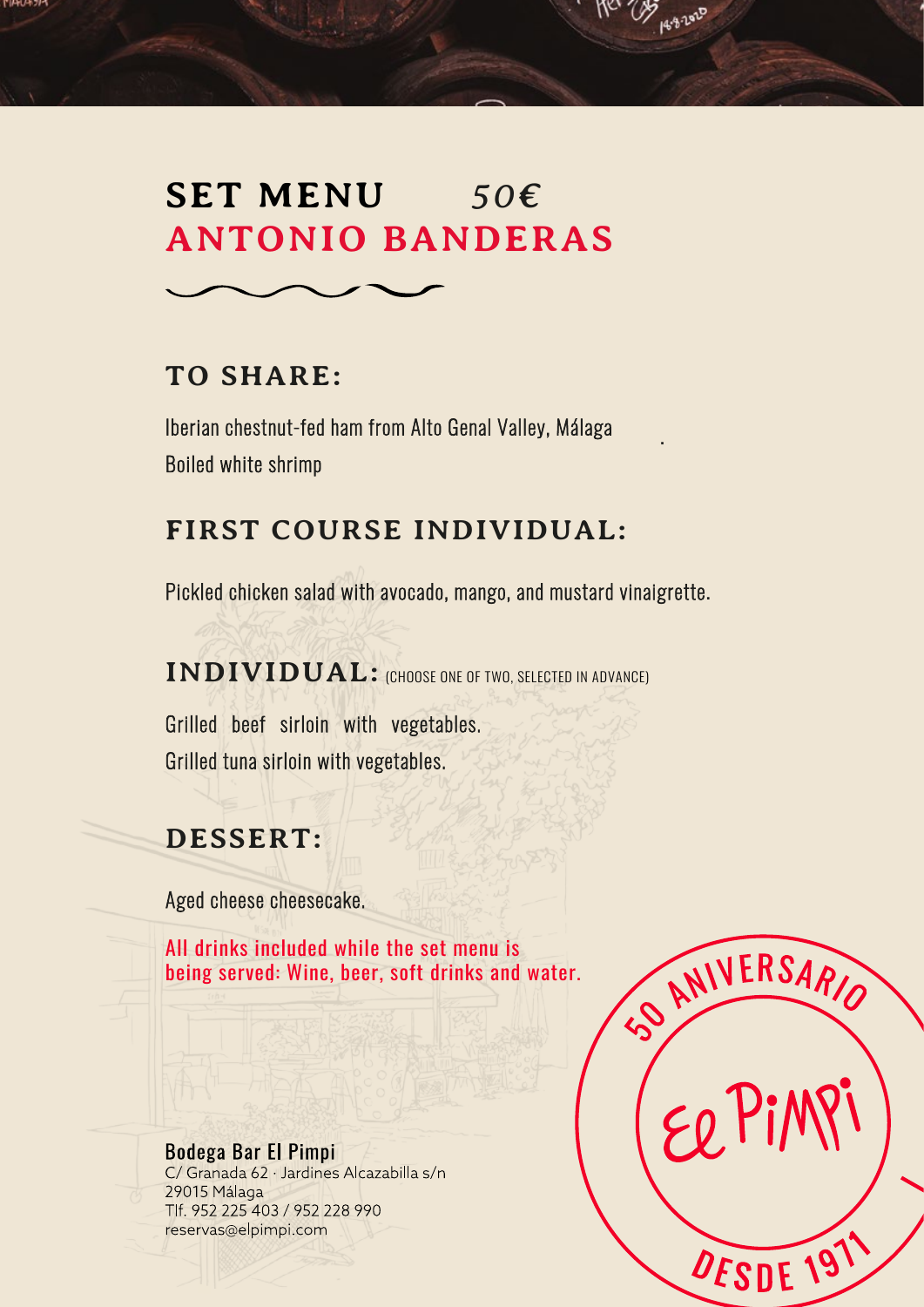#### гичин эн

## **KIDS MENU**  $15 \in$ **GLORIA FUERTES**

Mer 23 persons

#### **MIXED PLATE OF:**

Spanish-style potato omelette. Minced mixed meat croquettes. Crispy breadcrumb parcel of Iberian ham and aged cheese. Chips fries.

### **DESSERT:**

Ice cream scoop.

### **DRINK:**

A soft drink or water.